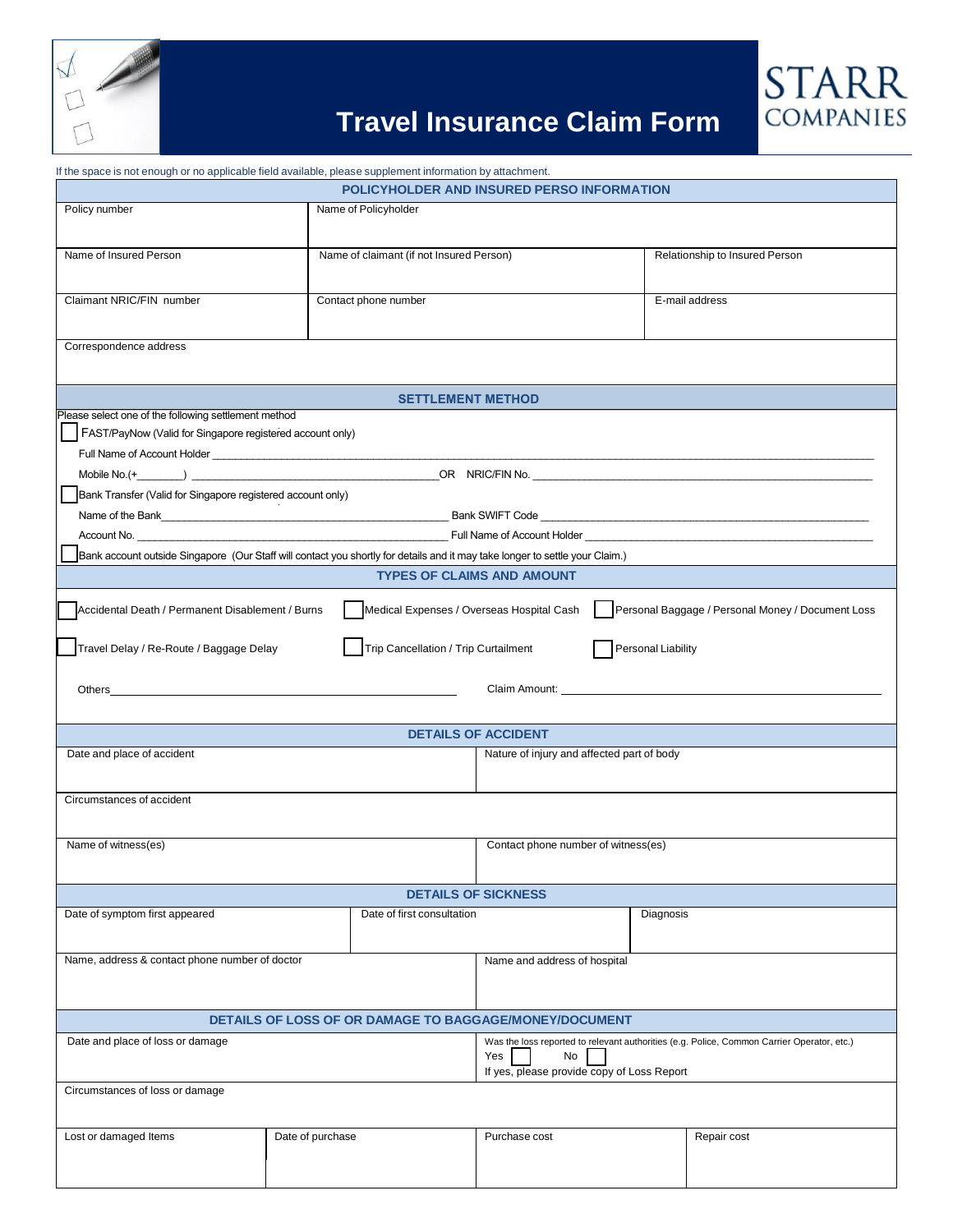|                                                                                                                                                                                                                                                                                                                                                                                            | <b>DETAILS OF BAGGAGE/TRAVEL DELAY OR RE-ROUTE</b>                                                                                                               |                                               |    |                                                                                                                                                                        |  |  |  |
|--------------------------------------------------------------------------------------------------------------------------------------------------------------------------------------------------------------------------------------------------------------------------------------------------------------------------------------------------------------------------------------------|------------------------------------------------------------------------------------------------------------------------------------------------------------------|-----------------------------------------------|----|------------------------------------------------------------------------------------------------------------------------------------------------------------------------|--|--|--|
| Original departure/arrival time                                                                                                                                                                                                                                                                                                                                                            |                                                                                                                                                                  | Actual departure/arrival time                 |    |                                                                                                                                                                        |  |  |  |
| Departure time:                                                                                                                                                                                                                                                                                                                                                                            |                                                                                                                                                                  | Departure time:                               |    |                                                                                                                                                                        |  |  |  |
| Arrival time:                                                                                                                                                                                                                                                                                                                                                                              |                                                                                                                                                                  | Arrival time:                                 |    |                                                                                                                                                                        |  |  |  |
| Reason for delay                                                                                                                                                                                                                                                                                                                                                                           |                                                                                                                                                                  |                                               |    | Any emergency purchase of essential replacement items of clothing and toiletries?                                                                                      |  |  |  |
|                                                                                                                                                                                                                                                                                                                                                                                            |                                                                                                                                                                  | Yes<br>No                                     |    |                                                                                                                                                                        |  |  |  |
|                                                                                                                                                                                                                                                                                                                                                                                            |                                                                                                                                                                  | If yes, please provide Invoice / Receipt copy |    |                                                                                                                                                                        |  |  |  |
| Original itinerary                                                                                                                                                                                                                                                                                                                                                                         |                                                                                                                                                                  | Re-routed itinerary                           |    |                                                                                                                                                                        |  |  |  |
|                                                                                                                                                                                                                                                                                                                                                                                            |                                                                                                                                                                  |                                               |    |                                                                                                                                                                        |  |  |  |
|                                                                                                                                                                                                                                                                                                                                                                                            |                                                                                                                                                                  |                                               |    |                                                                                                                                                                        |  |  |  |
|                                                                                                                                                                                                                                                                                                                                                                                            | <b>DETAILS OF TRIP CANCELLATION OR CURTAILMENT</b>                                                                                                               |                                               |    |                                                                                                                                                                        |  |  |  |
| Reason for Trip Cancellation or Curtailment                                                                                                                                                                                                                                                                                                                                                |                                                                                                                                                                  |                                               |    |                                                                                                                                                                        |  |  |  |
|                                                                                                                                                                                                                                                                                                                                                                                            |                                                                                                                                                                  |                                               |    |                                                                                                                                                                        |  |  |  |
|                                                                                                                                                                                                                                                                                                                                                                                            |                                                                                                                                                                  |                                               |    |                                                                                                                                                                        |  |  |  |
| Original itinerary                                                                                                                                                                                                                                                                                                                                                                         |                                                                                                                                                                  | Curtailed itinerary                           |    |                                                                                                                                                                        |  |  |  |
|                                                                                                                                                                                                                                                                                                                                                                                            |                                                                                                                                                                  |                                               |    |                                                                                                                                                                        |  |  |  |
|                                                                                                                                                                                                                                                                                                                                                                                            |                                                                                                                                                                  |                                               |    |                                                                                                                                                                        |  |  |  |
|                                                                                                                                                                                                                                                                                                                                                                                            | <b>DETAILS OF PERSONAL LIABILITY INCIDENT</b>                                                                                                                    |                                               |    |                                                                                                                                                                        |  |  |  |
| Date and place of incident                                                                                                                                                                                                                                                                                                                                                                 |                                                                                                                                                                  |                                               |    |                                                                                                                                                                        |  |  |  |
|                                                                                                                                                                                                                                                                                                                                                                                            |                                                                                                                                                                  |                                               |    |                                                                                                                                                                        |  |  |  |
|                                                                                                                                                                                                                                                                                                                                                                                            |                                                                                                                                                                  |                                               |    |                                                                                                                                                                        |  |  |  |
| Circumstances of incident                                                                                                                                                                                                                                                                                                                                                                  |                                                                                                                                                                  |                                               |    |                                                                                                                                                                        |  |  |  |
|                                                                                                                                                                                                                                                                                                                                                                                            |                                                                                                                                                                  |                                               |    |                                                                                                                                                                        |  |  |  |
|                                                                                                                                                                                                                                                                                                                                                                                            |                                                                                                                                                                  |                                               |    |                                                                                                                                                                        |  |  |  |
| Name and contact details of third party claimant                                                                                                                                                                                                                                                                                                                                           |                                                                                                                                                                  | Name and contact details of witness(es)       |    |                                                                                                                                                                        |  |  |  |
|                                                                                                                                                                                                                                                                                                                                                                                            |                                                                                                                                                                  |                                               |    |                                                                                                                                                                        |  |  |  |
| Important Note: -                                                                                                                                                                                                                                                                                                                                                                          |                                                                                                                                                                  |                                               |    |                                                                                                                                                                        |  |  |  |
| Any claim, demand, lawsuit or legal proceedings relating to the incident which the Insured Person becomes aware of or received from third party claimant should be                                                                                                                                                                                                                         |                                                                                                                                                                  |                                               |    |                                                                                                                                                                        |  |  |  |
| forwarded to Starr International Insurance (Singapore) Pte. Ltd. ("SIIS") unanswered immediately. No admission of liability, offer to settle or payment of claim with                                                                                                                                                                                                                      |                                                                                                                                                                  |                                               |    |                                                                                                                                                                        |  |  |  |
| third party claimant is permitted without written consent of SIIS.                                                                                                                                                                                                                                                                                                                         |                                                                                                                                                                  |                                               |    |                                                                                                                                                                        |  |  |  |
|                                                                                                                                                                                                                                                                                                                                                                                            |                                                                                                                                                                  |                                               |    |                                                                                                                                                                        |  |  |  |
|                                                                                                                                                                                                                                                                                                                                                                                            |                                                                                                                                                                  |                                               |    |                                                                                                                                                                        |  |  |  |
|                                                                                                                                                                                                                                                                                                                                                                                            | <b>OTHER INSURANCE OR COMPENSATION</b>                                                                                                                           |                                               |    |                                                                                                                                                                        |  |  |  |
|                                                                                                                                                                                                                                                                                                                                                                                            |                                                                                                                                                                  |                                               |    |                                                                                                                                                                        |  |  |  |
| Do you have other insurance policies covering this loss or expenses incurred?                                                                                                                                                                                                                                                                                                              |                                                                                                                                                                  |                                               | No | Yes (Please specify below)                                                                                                                                             |  |  |  |
| Name of Insurer                                                                                                                                                                                                                                                                                                                                                                            | Policy number                                                                                                                                                    | <b>Benefit</b>                                |    | Sum insured                                                                                                                                                            |  |  |  |
|                                                                                                                                                                                                                                                                                                                                                                                            |                                                                                                                                                                  |                                               |    |                                                                                                                                                                        |  |  |  |
| Did you receive any compensation or offer from common carrier operator or hotel for this claim?                                                                                                                                                                                                                                                                                            |                                                                                                                                                                  |                                               |    |                                                                                                                                                                        |  |  |  |
| Yes (Please specify)<br>No.                                                                                                                                                                                                                                                                                                                                                                |                                                                                                                                                                  |                                               |    |                                                                                                                                                                        |  |  |  |
|                                                                                                                                                                                                                                                                                                                                                                                            |                                                                                                                                                                  |                                               |    |                                                                                                                                                                        |  |  |  |
|                                                                                                                                                                                                                                                                                                                                                                                            |                                                                                                                                                                  |                                               |    |                                                                                                                                                                        |  |  |  |
|                                                                                                                                                                                                                                                                                                                                                                                            |                                                                                                                                                                  |                                               |    |                                                                                                                                                                        |  |  |  |
|                                                                                                                                                                                                                                                                                                                                                                                            | <b>DOCUMENTS REQUIRED FOR CLAIM SETTLEMENT</b>                                                                                                                   |                                               |    |                                                                                                                                                                        |  |  |  |
|                                                                                                                                                                                                                                                                                                                                                                                            | Travel proof, such as air-ticket, boarding pass, travel agent or airline's official receipt showing the Itinerary, and confirming the departure and return dates |                                               |    |                                                                                                                                                                        |  |  |  |
| $\bullet$                                                                                                                                                                                                                                                                                                                                                                                  | Incident report issued by relevant authorities (e.g. police, common carrier operator, activity organizer, etc.)                                                  |                                               |    |                                                                                                                                                                        |  |  |  |
| Original hospital/medical receipt<br>٠                                                                                                                                                                                                                                                                                                                                                     |                                                                                                                                                                  |                                               |    |                                                                                                                                                                        |  |  |  |
| Original medical/examination report<br>$\bullet$                                                                                                                                                                                                                                                                                                                                           |                                                                                                                                                                  |                                               |    |                                                                                                                                                                        |  |  |  |
| Copy of death certificate/post mortem report for death cases<br>٠                                                                                                                                                                                                                                                                                                                          |                                                                                                                                                                  |                                               |    |                                                                                                                                                                        |  |  |  |
| Original purchase receipt of the lost/damaged items or repair quotation<br>٠                                                                                                                                                                                                                                                                                                               |                                                                                                                                                                  |                                               |    |                                                                                                                                                                        |  |  |  |
| $\bullet$                                                                                                                                                                                                                                                                                                                                                                                  | Original receipts for additional or forfeited hotel accommodation and travel expenses                                                                            |                                               |    |                                                                                                                                                                        |  |  |  |
| $\bullet$                                                                                                                                                                                                                                                                                                                                                                                  | Original receipt(s) for emergency purchase of essential items due to baggage loss or delay                                                                       |                                               |    |                                                                                                                                                                        |  |  |  |
| ٠                                                                                                                                                                                                                                                                                                                                                                                          | Original documentation indicating trip cancellation and non-refundable/refunded amount                                                                           |                                               |    |                                                                                                                                                                        |  |  |  |
| Demand letter/writ of summons from third party claimant<br>$\bullet$                                                                                                                                                                                                                                                                                                                       |                                                                                                                                                                  |                                               |    |                                                                                                                                                                        |  |  |  |
| $\bullet$                                                                                                                                                                                                                                                                                                                                                                                  |                                                                                                                                                                  |                                               |    | Confirmation letter from the Airline/Common Carrier Operator certifying the number of hours of delay & the reason of delay (applicable to travel delay & baggage delay |  |  |  |
| claims)                                                                                                                                                                                                                                                                                                                                                                                    |                                                                                                                                                                  |                                               |    |                                                                                                                                                                        |  |  |  |
| We reserve the right to ask for any other documents to substantiate the claim                                                                                                                                                                                                                                                                                                              |                                                                                                                                                                  |                                               |    |                                                                                                                                                                        |  |  |  |
|                                                                                                                                                                                                                                                                                                                                                                                            | <b>DECLARATION AND AUTHORIZATION</b>                                                                                                                             |                                               |    |                                                                                                                                                                        |  |  |  |
| The undersigned hereby declares that to the best of my/our knowledge and belief, the above statement and particulars are fully and truly made. I/We agree that if any fraudulent means or devices                                                                                                                                                                                          |                                                                                                                                                                  |                                               |    |                                                                                                                                                                        |  |  |  |
| are used in connection with obtaining any benefit under the Policy, the Policy shall be void against me/us. I/We agree that any of my/our personal information collected or held by Starr                                                                                                                                                                                                  |                                                                                                                                                                  |                                               |    |                                                                                                                                                                        |  |  |  |
| International Insurance (Singapore) Pte. Ltd. ("SIIS") or its authorized representatives is provided and be held, used and disclosed by SIIS to individuals/organization associated with SIIS or                                                                                                                                                                                           |                                                                                                                                                                  |                                               |    |                                                                                                                                                                        |  |  |  |
| any selected third party for the purpose of processing the claims herein, providing data matching and to communicate with me/us for such purposes. The undersigned understand that SIIS<br>may be able to process the claims herein if I/we fail to provide any information requested in this Claim Form. The undersigned further understand that I/we have the right to obtain access and |                                                                                                                                                                  |                                               |    |                                                                                                                                                                        |  |  |  |
| to request correction of my personal information held by SIIS. Such request can be made to SIIS's Operations Services Manager at 138 Market Street, #16-04, CapitaGreen, Singapore 048946.                                                                                                                                                                                                 |                                                                                                                                                                  |                                               |    |                                                                                                                                                                        |  |  |  |
| I/We hereby irrevocably authorize SIIS or its authorize representative to obtain my/our medical records from my/our treating physicians, hospitals, clinics, insurance companies, government<br>$\bullet$                                                                                                                                                                                  |                                                                                                                                                                  |                                               |    |                                                                                                                                                                        |  |  |  |
| agencies or other relevant organizations in relation to the accident or claim. This authorization is valid even I/we am/are deceased. My/our next of kin is also bound by this authorization.<br>The original or copy of this authorization has the same effects.                                                                                                                          |                                                                                                                                                                  |                                               |    |                                                                                                                                                                        |  |  |  |
|                                                                                                                                                                                                                                                                                                                                                                                            |                                                                                                                                                                  |                                               |    | Date                                                                                                                                                                   |  |  |  |
| Signature of Insured Person/claimant                                                                                                                                                                                                                                                                                                                                                       | Signature of Policyholder (with company chop, applicable to group<br>policy)                                                                                     |                                               |    |                                                                                                                                                                        |  |  |  |
|                                                                                                                                                                                                                                                                                                                                                                                            |                                                                                                                                                                  |                                               |    |                                                                                                                                                                        |  |  |  |